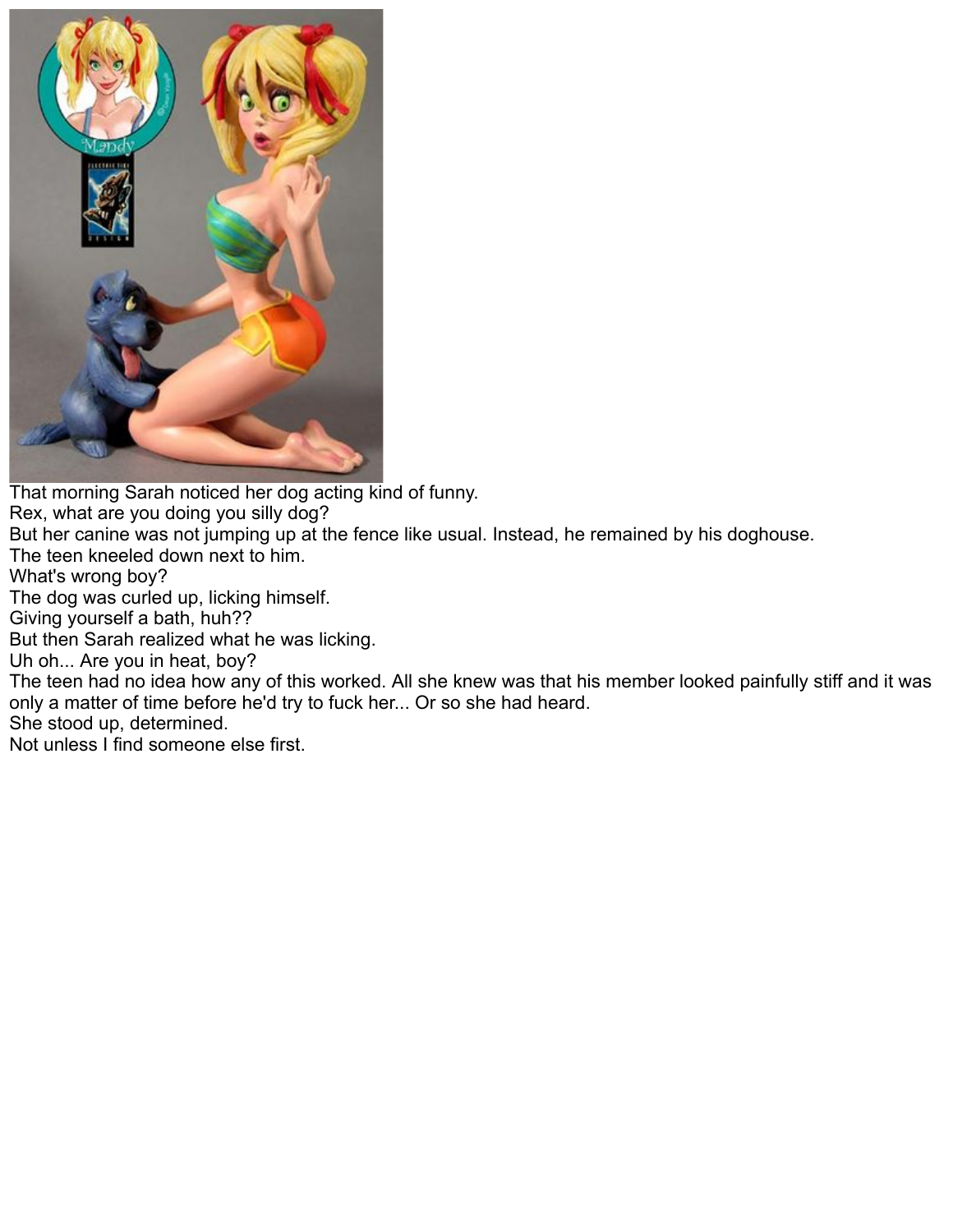

## You like dogs, right?

Girls shrieked as Sarah barged into the orphanage bedroom and began groping them. Too small...

Too flat...

The rest crowded into the corner. There was nowhere to run.

The determined teen stuffed her fingers down each of their underpants.

Come on, at least one of you must be in heat.

Seizing the distraction, the rest of the girls fled out of the room.

As Sarah turned around, a short girl was shoved into the room.

You guys are silly! Why are you all Eek-ing?

She blinked up at the teen who was looking her up and down.



How about you? Are you in heat? Heeeat? Wow, it looks like you have quite a lot under there. Huh? The puzzled girl lifted up her shirt. There's nothing under here but these thingies. Sarah experimentally poked at the girl's nipple. Eee hee hee! That tickles! The teen nodded. Yes, you'll do.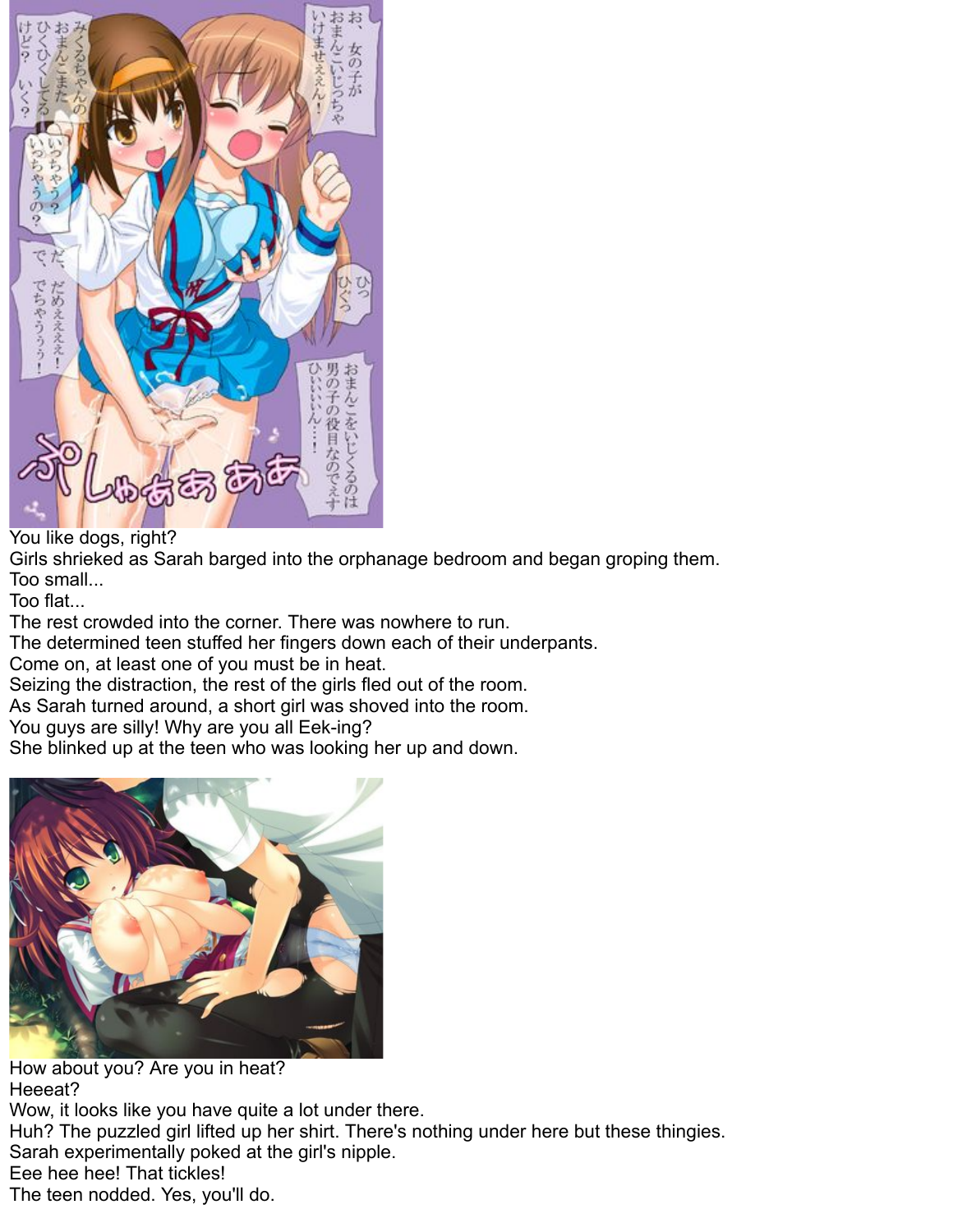As they drove home, Sarah gasped. Oh my gosh. I completely forgot to introduce myself. I'm Sarah, your new mom. My name's Mary, giggled the girl.



As the car door opened, Mary playfully tumbled out, rolling on the ground. Seeing Sarah, rex happily jumped up behind her to say hello.

The teen froze as she glanced down at his hind legs.

Oh uh, g-good boy rex. Down boy.

The pooch sat down, wagging his tail.

Um, wait here for awhile.

Carefully, Sarah clipped the leash to his collar, then ran indoors.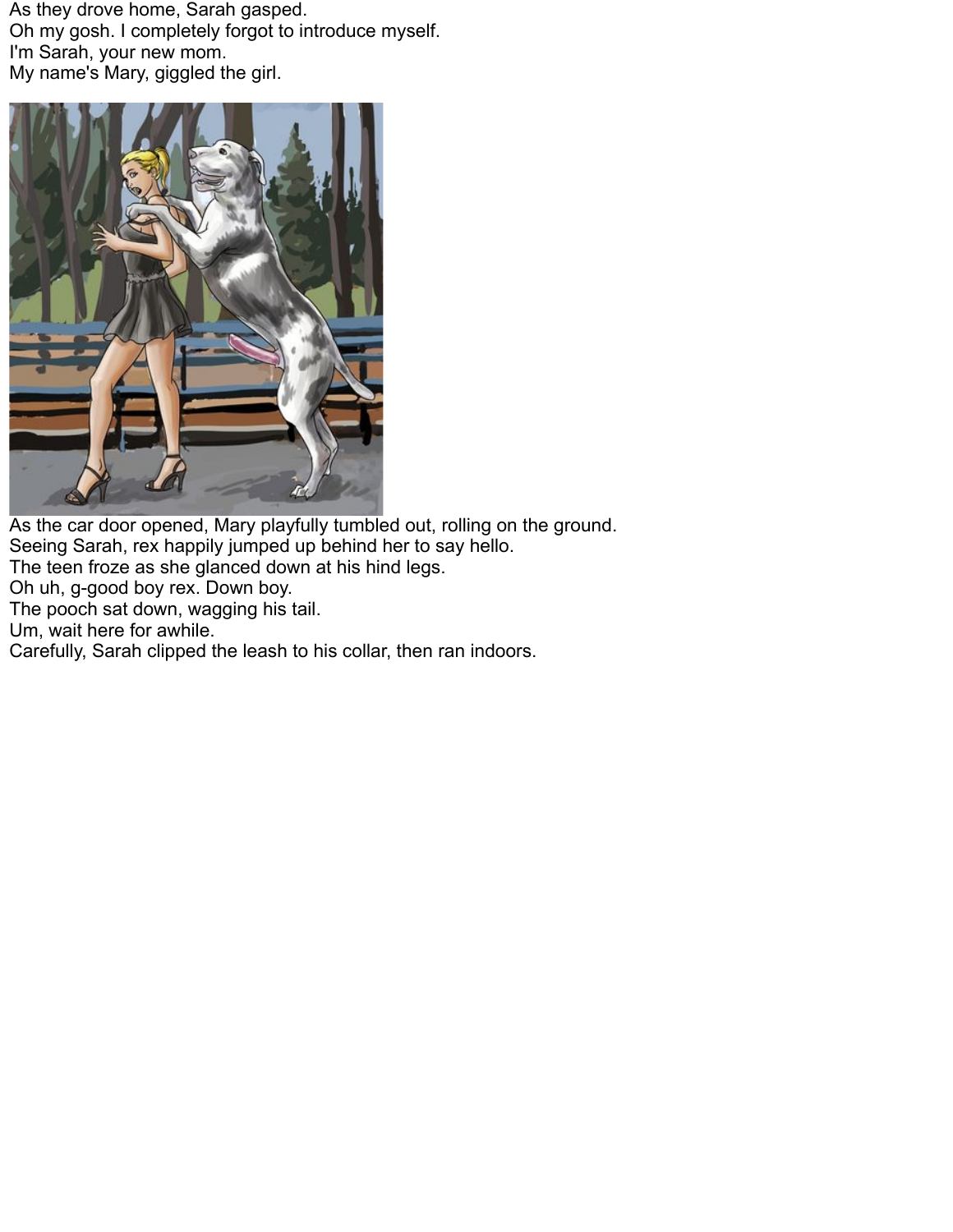

Here, I got these pajamas just for you. Mary tried to squeeze them down over her chest. They don't fit.

Oh, that's okay. You can just... Sleep without them. Like a grown-up?

Sarah blinked at the giggling girl.

Er, yeah... Exactly!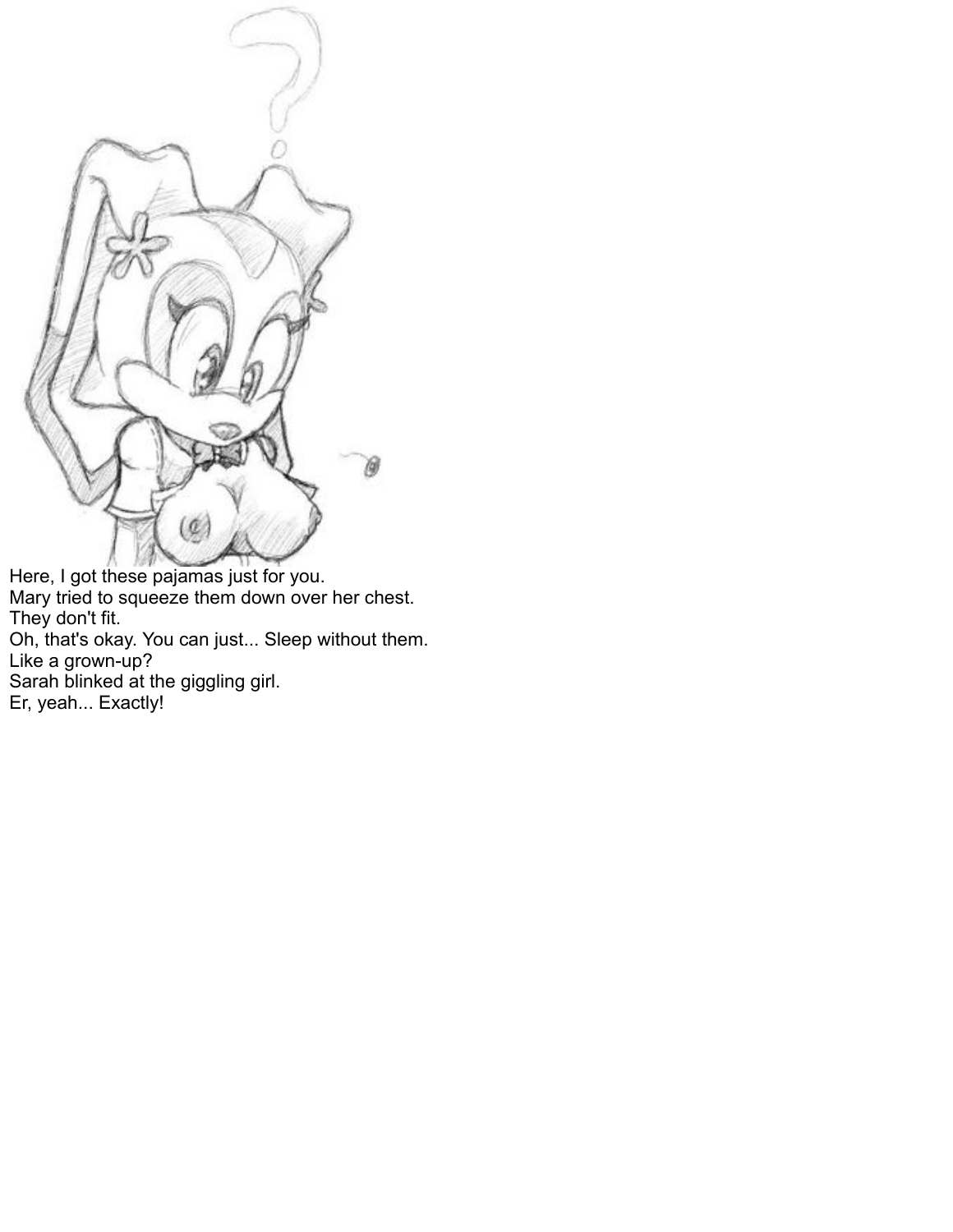

Now let me just tuck you in.

The teen tucked the thin sheet up underneath Mary's large breasts.

T-that tickles. Giggled the girl.

Hold still, I haven't finished tucking you in yet.

She then ran her hands all the way down the girl's body, pressing the fabric against her until Mary's figure was clearly visible.

The girl blushed at her touching and sighed happily.

Do you like this?

It feels good.

How about this?

Sarah cupped her warm hands over Mary's nipples.

Mmm...

She squeezed.

MMM!

Oh my, you're so sensitive.

It feels good. Mumbled the girl.

And this?

She "tucked" the sheet between Mary's thighs.

Ahh...

Pressing up, she felt a warm dampness on her fingers.

This girl was perfect.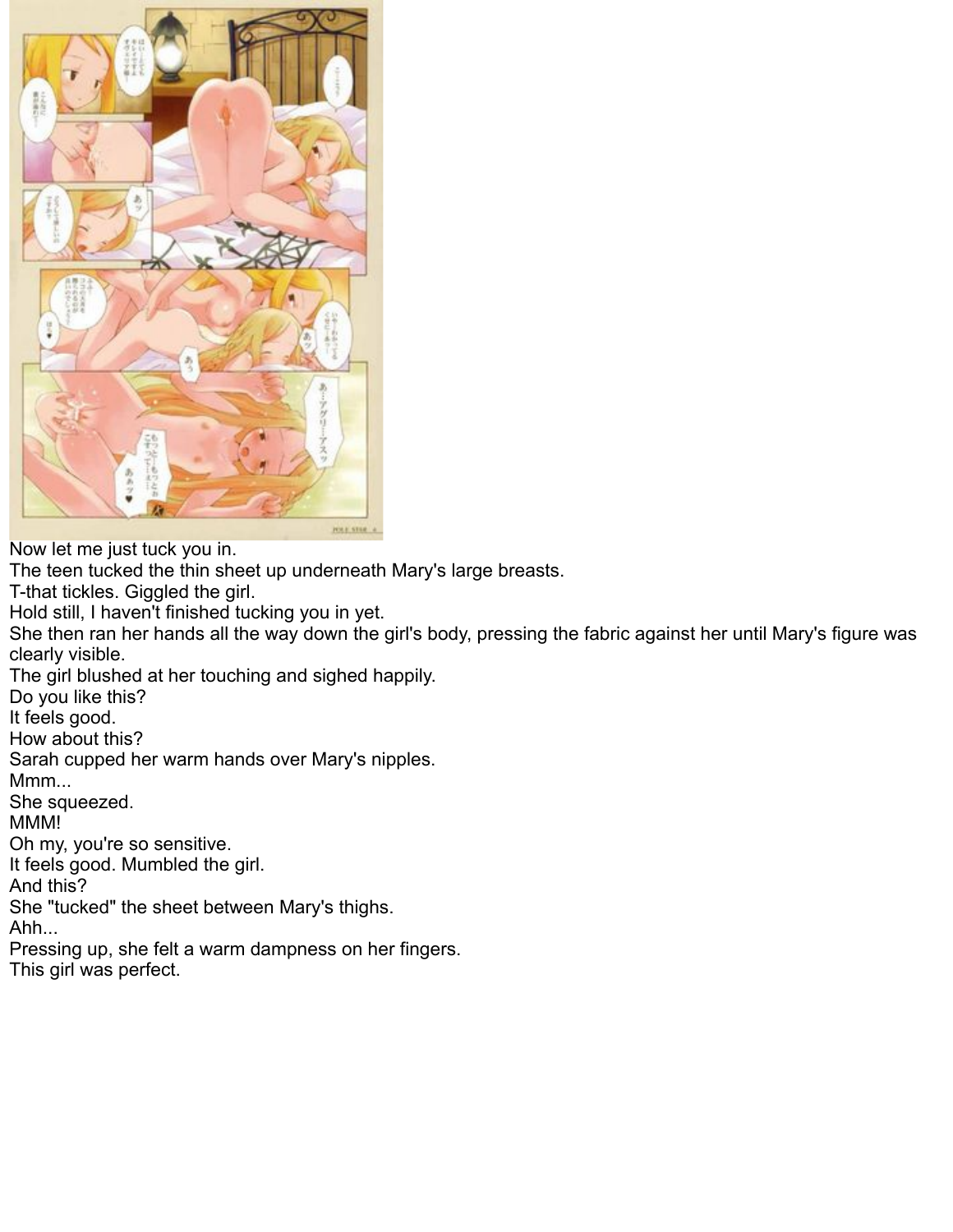

The next day, Mary opened her dresser to find it empty. What's wrong? I can't find my underwear. Oh, big girls like you don't need those, so i threw them out. Huh? But then... What do I wear? Her mother handed her a thin piece of fabric. This is your training bra. Oh... Mary glanced down at her breasts. Um, nothing else? And your training underpants. The girl grasped the thin velvetly cloth, looking even more puzzled. What's the training for? Why, puberty of course. What's puberty? It just means you feel like fucking. Huh? What istry them on and see if they fit. Interrupted Sarah as she wrapped the fabric around the girl's chest. The string bikini strained to hold the large breasts as she struggled clasp to it behind Mary's back. Wow, it fits you so well! Really? The girl tugged at the left string barely covering her nipple. And now the pants. Mary squeaked in surprise as the thong was pulled up snugly between her legs. How does it feel? Um, g-good. Panted the girl. Her mother nodded in approval. Now let's get you dressed.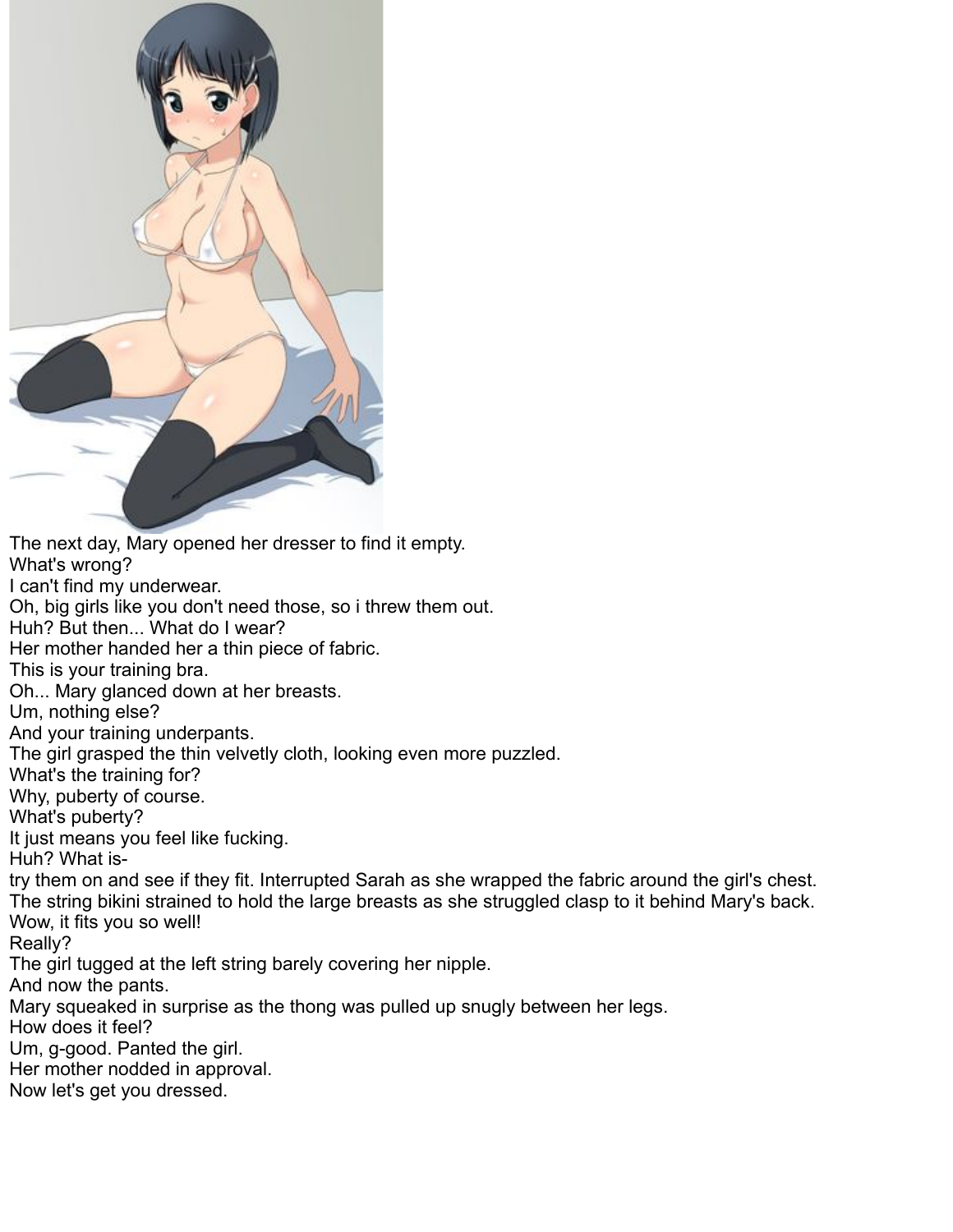

Her daughter grunted with each step as she walked to her closet. By then, the thong had already buried itself deep between the girl's pussy lips. How about that little dress on the floor? Suggested Sarah. Reaching down, Mary gasped as the velvety thong slowly flossed over her clitoris. Why, whatever is the matter, dear?

It feels... Funny.

Oh that's just puberty. You'll get used to it eventually.



But try as she might, Mary couldn't get used to it. She gasped as she slowly lowerd herself into the chair for breakfast. She squirmed on the carpet as she watched tv. After watching the girl for the past hour, her mother decided it was time and opened the back door. It's a beautiful day. Why don't you go outside and play? Her daughter squeaked with each step as she walked outside. Wagging his tail, the dog was happy to see her. Mary giggled in delight and started chasing him around the yard. But duke easily outran her. She slowed to a crawl as the "training pants" dug into her. After all that running, she could barely stand. Finally, the poor girl just couldn't take it anymore. She stopped and grabbed her knees, gasping for breath. But this last motion pulled the soft fabric tight between ger thighs.

She let out a loud moan and fell, squirming in the grass.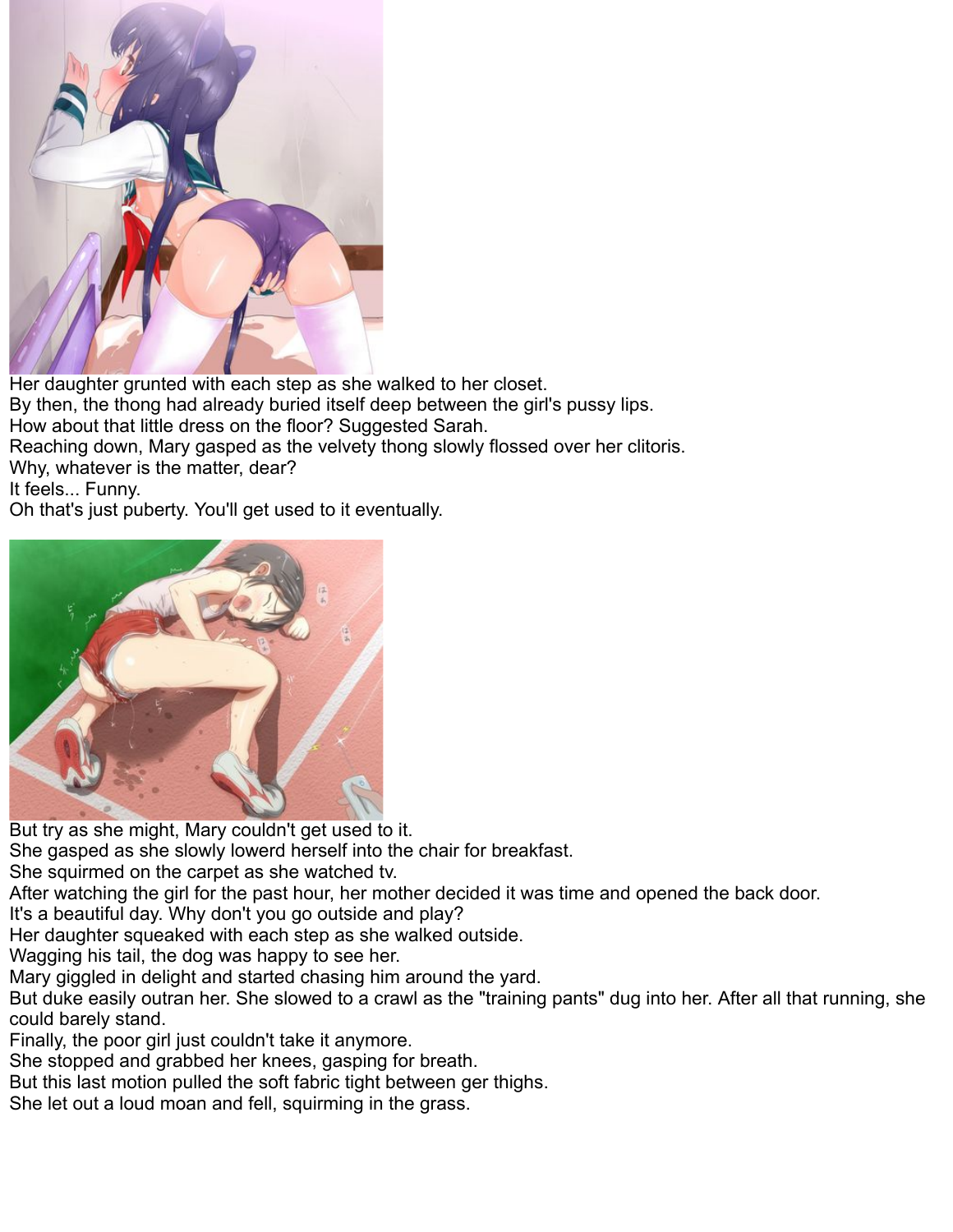

Sarah watched from the safety of the window, as her daughter curled up and started having her first orgasm. Good. Now Duke will fuck HER and not me.

She folded her arms and waited.

I wonder how long dogs stay in heat? A few days? A week? ... A month or two?

She watched the dog approaching the panting girl.

I guess we'll see.

(I may have to keep her around awhile longer before I send her back)



Duke woofed and happily padded up behind Mary.

After she was sure the feeling was gone Mary tried to stand up, but when she did the panties pulled tight again. Mmm!

... And the feeling was back again.

Ooh... I'm having a LOT of puberty today,

she gasped.

The girl tightly crossed her shivering legs.

The dog sniffed curiously at the dampness trickling down the girl's thighs.

Sudenly, she felt a warm lick running up her leg.

Mary panted and arched her back.

Another lick caressed her pussy lips.

Ah! Ooooh... D-do it again, duke!

But the large dog got bored of this and scampered across the yard.

Wait! Aaaww, no fair! Come back!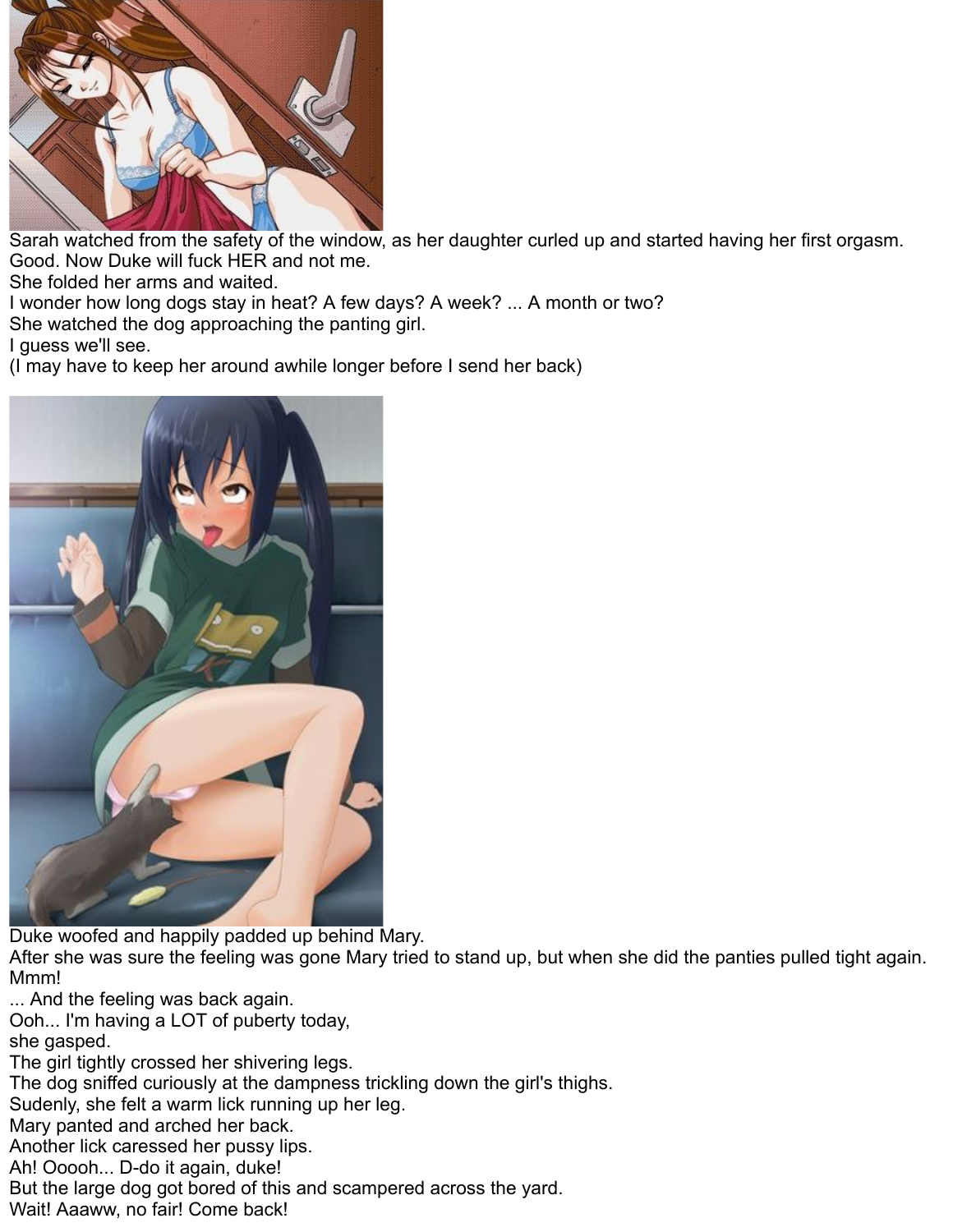

Sarah snapped her fingers. Darn! So close. The teen shut the blinds.



A few minutes later, her daughter stumbled into the house, puzzled and very horny. Mom, why won't duke play with me? She panted.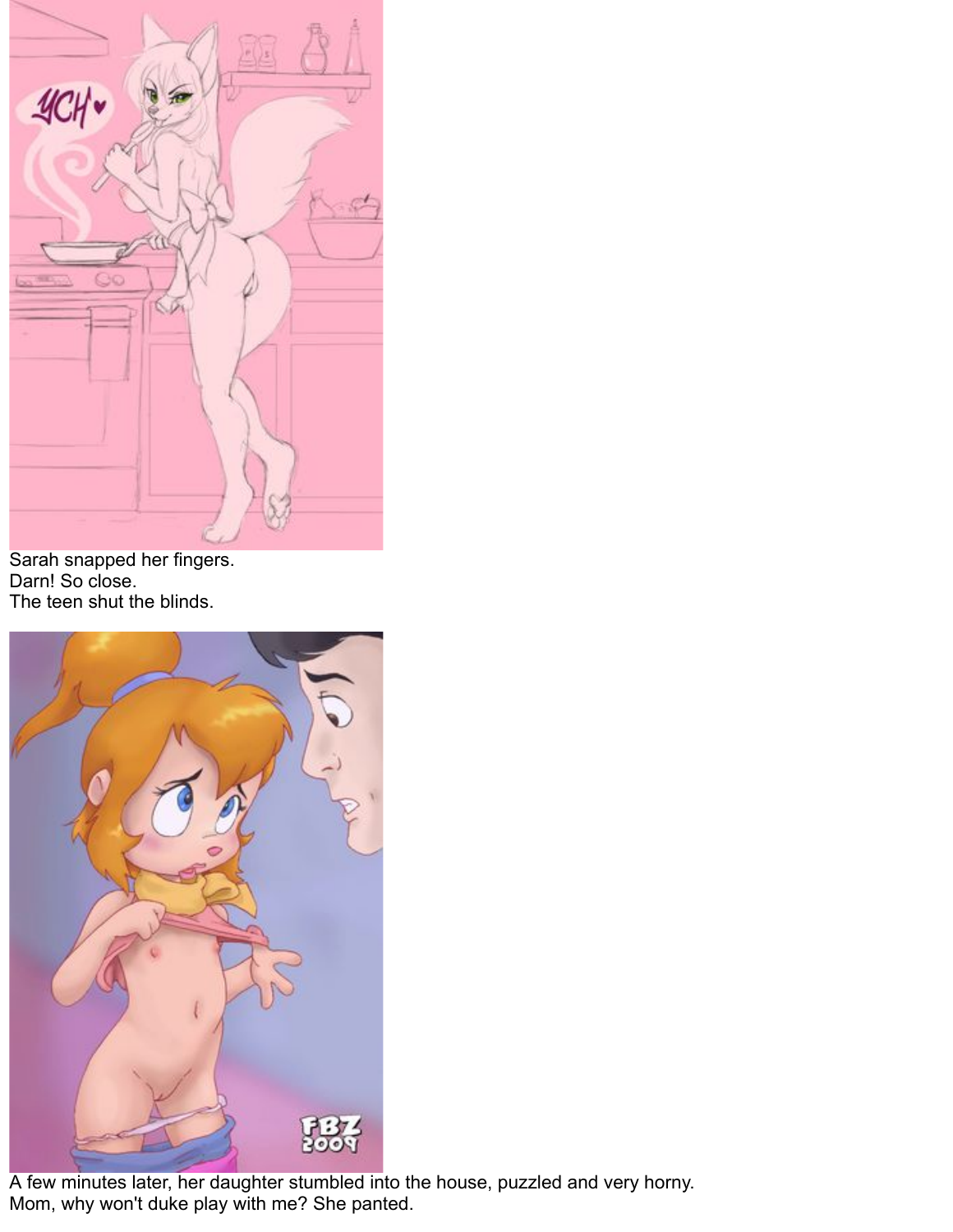Huh? Why, whatever is the matter? Smiled the teen. Mary lifted up her skirt. When he licks me, my puberty feels really good, but then he just stops. Oh I see the problem. He doesn't know what you want. The girl rubbed her knees together. But... So, how do I-?



Get down on the floor. Huh? If you want a dog to do something, you have to ask for it the way a dog does. Oh, I get it! Mary playfully crawled around the kitchen table on all-fours. Arf arf! Her mother nodded approvingly. Good girl. Woof woof! Yap yap! ... Yap? Yup! Nope. Huh? You're just barking... Is that what you want him to do? Oh. The girl sat and thought a moment. So, if i want him to lick me, then... Lick him... Her mother suggested. Her eyes lit up. Oh! That makes so much sense!



That night, Mary lay awake in bed. Under the sheets, she slid her feet apart, together, and apart again.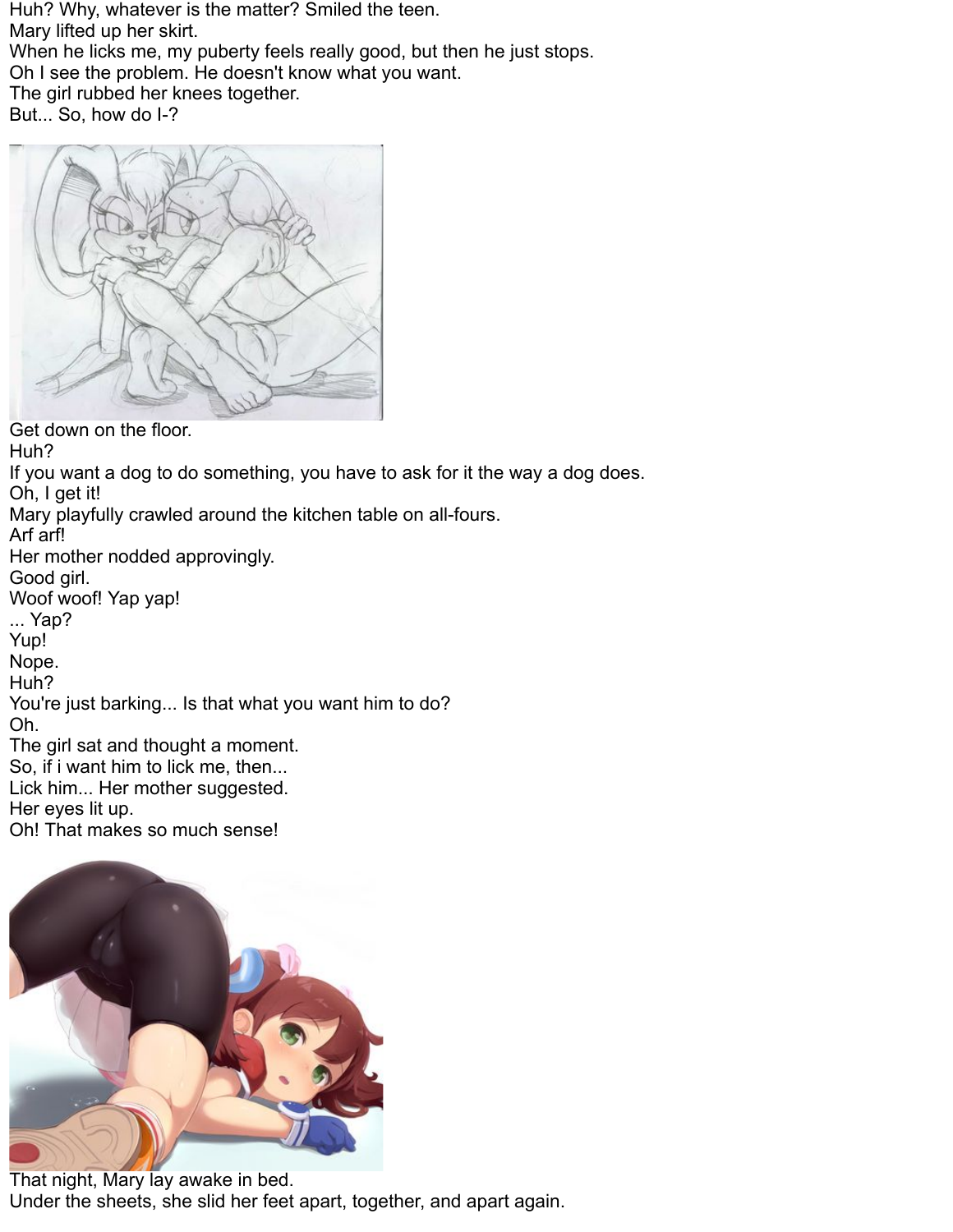Each time, her training pants pulled and tugged at her clitoris.

It felt so good. But after awhile she stopped. Her legs were getting tired.

The girl lay there, panting for a few minutes.

But she couldn't sleep. Whenever she stopped, the burning in her pussy became unbearable.

The floorboards creaked as Mary stumbled down the hall.

The last few hours left her legs feeling like jelly.

Finally, she sank to the floor and started crawling to the back door.

The girl peeked outside.

In the dim light, she could just barely make out duke resting in his doghouse.

She clambored over to him, and wiggled her back, pretending to wag her tail.

The dog lifted his head.

Woof woof... Duke, I gotta ask you something.

Climbing over to him, she leaned forward and licked him on his nose.

The puzzled dog tilted his head for a moment.

Mary giggled as a warm lick flicked across her cheek.

Her giggling turned into a deep panting.

She couldn't wait any longer.

The girl eagerly turned around and lifted her rear.

And then... Nothing happened.

She peeked back at duke, who simply looked back.

L-lick me, duke! She pleaded.

The dog stood up and tilted his head.

She sighed.

You don't understand what I'm saying.

Mary turned and crawled up to him, licking him on the face.

The confused dog, licked her back.

Okay so...

She leaned down and looked under him.

Where should I...?

In the dim light, she saw something. But she wasn't sure what.

Crawling under him, the girl reached forward and suddenly felt something warm.

It was the right place, so...

Mary stuck out her tongue.

It had a strange salty taste.

She licked again.

Duke's tail thumped back and forth against the doghouse.

The stiff object seemed to get longer and pushed against her cheek.

The girl licked again and again.

Finally the dog whimpered and moved past her.

Outside, Mary crawled after him, eyeing the strange shape dangling between his legs.

She moaned. The thong was sliding through her pussy lips.

The girl arched her back and her face fell into the grass.

Duke padded up and sniffed at her twitching thighs.

Mary lay there panting, trying to catch her breath.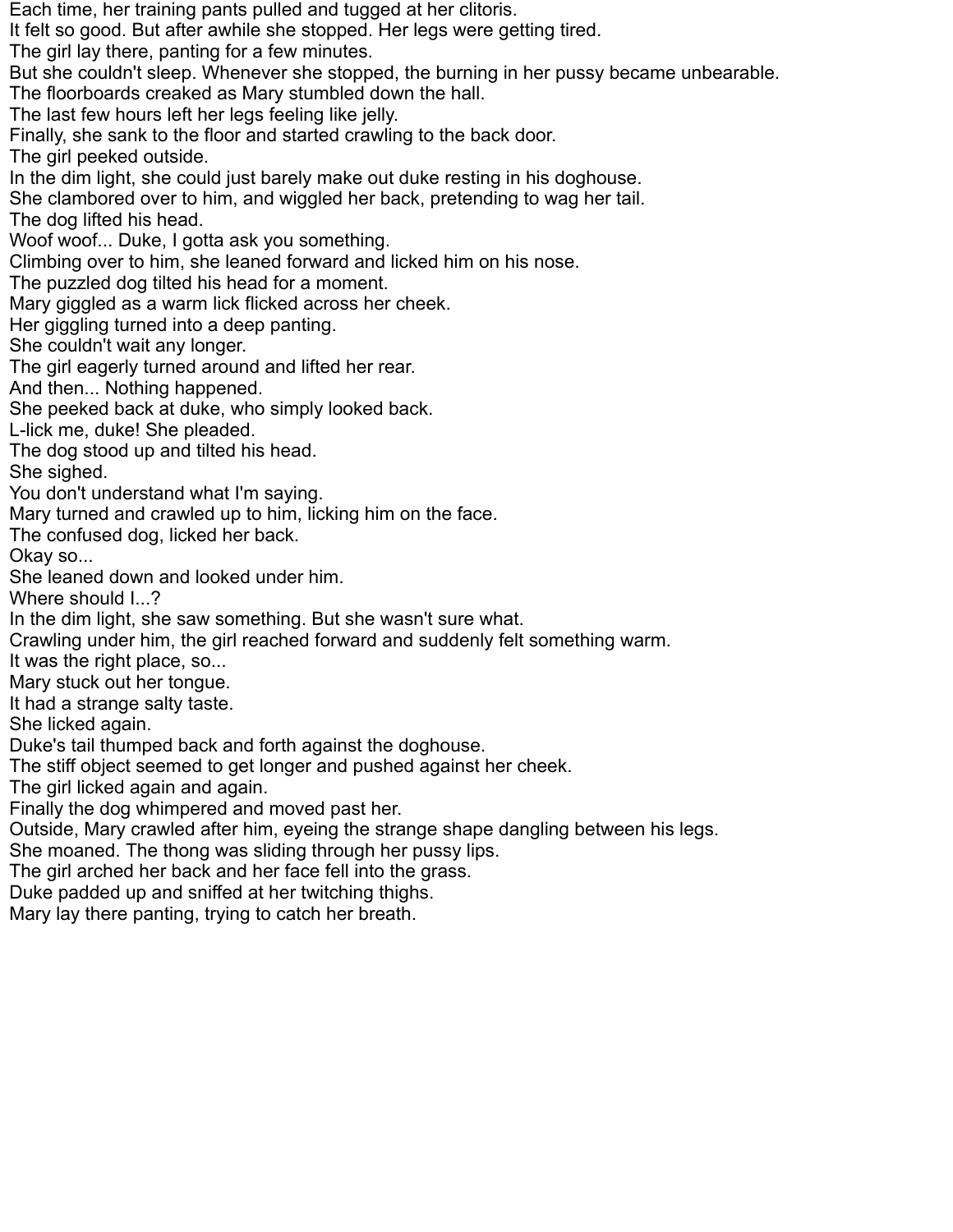

Suddenly, she felt two heavy paws on her back, pressing her shoulders down against the ground. Huh? Hey duke, what are you- GASP!

The feeling was undescribable.

Hot flesh pushed her thin panties aside, and something stiff sank into her burning pussy lips.



Mary didn't care what it was. It felt amazing. She smiled in bliss as the dog pushed deep into her. The girl panted when his large bulge pushed hard against her clit.



She moaned in joy when he quickly began sliding in and out of her, pumping her pussy like a jackhammer. No matter how she squirmed, her hips were pinned to the ground under the weight of the large dog. And her drooling pussy couldn't move as his hard shaft fucked her relentlessly. She spasmed and squirted, but the dog continued breeding her.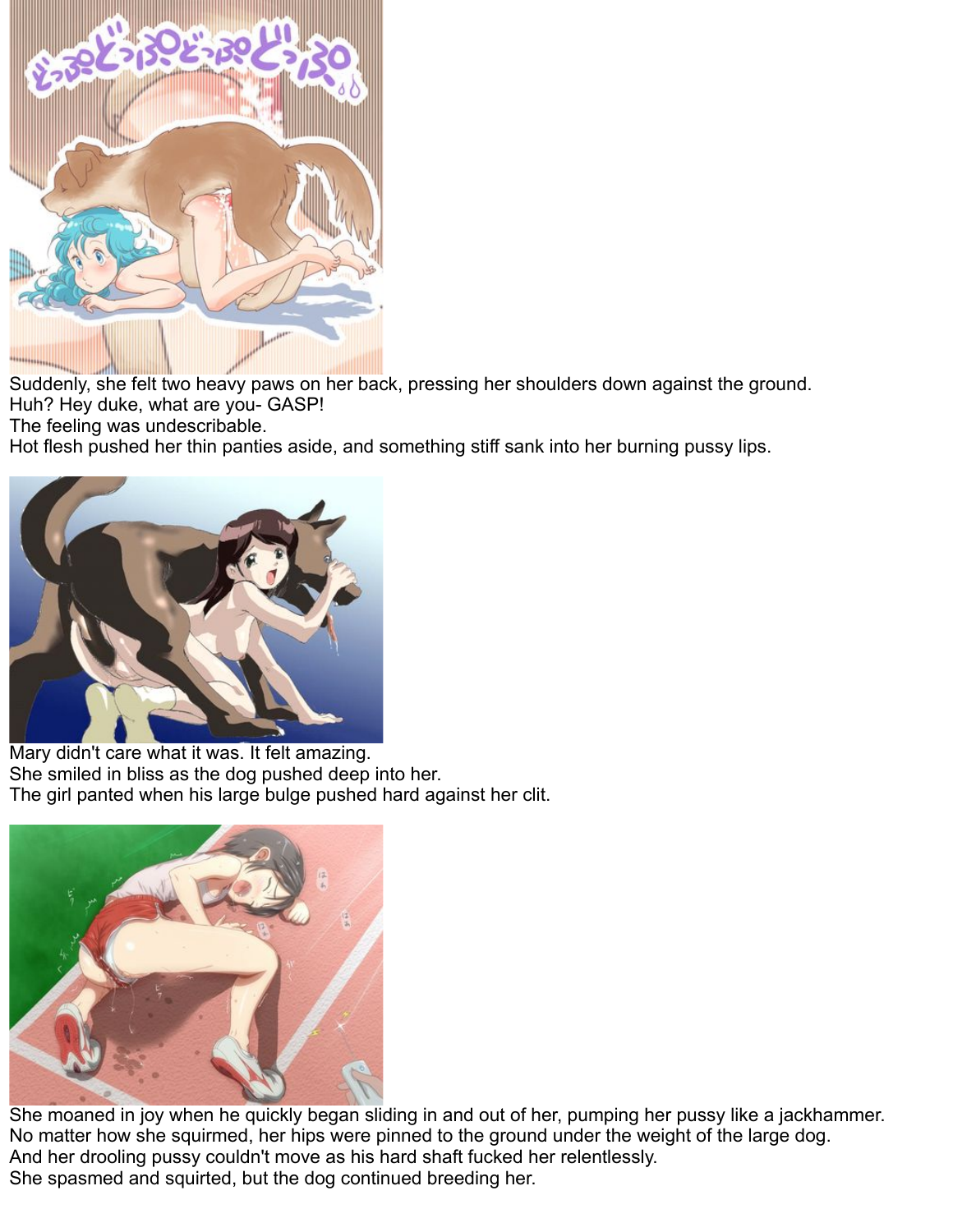

Finally, duke withdrew and the girl collapsed in a happy heap. Hot juices tickled her pussy lips and she loved it.



A few days later, Sarah found her daughter in her room, humping her own bedpost. The girl barely noticed her mother watching her... Or didn't care. Oh, you silly girl. But it feels so \*pant\* good... The teen grinned. It looks like you're in heat again. Mary nodded enthusiastiaclly and continued humping. You know what that means, right? The girl slid to the floor, panting heavily and peered up at Sarah. I wanna fuck! If you insist.

Sarah clipped a leash to Mary's new collar, and took her outside for her "walk." The girl panted as she crawled out the back door.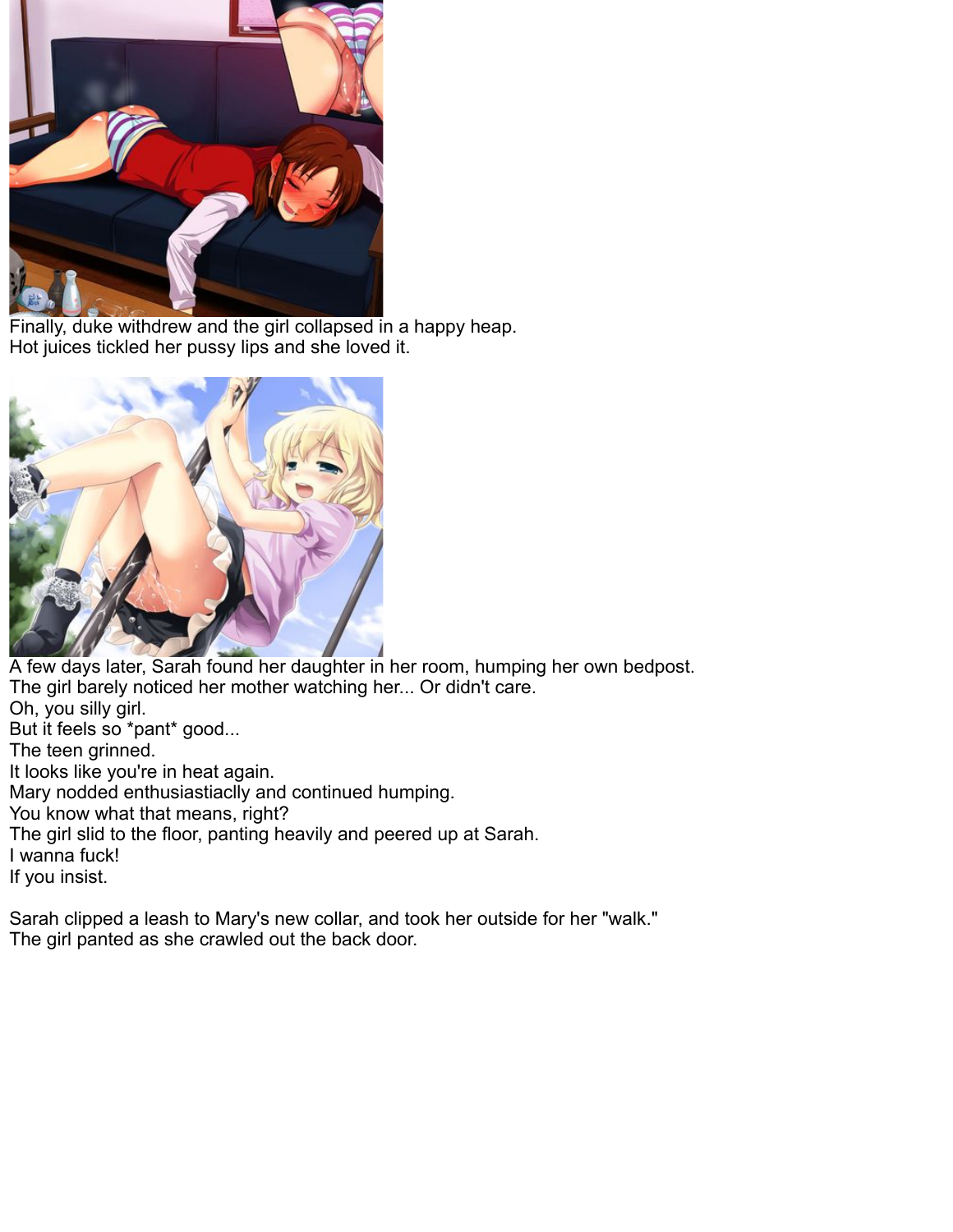

As she crawled, her thong continued to tug and pull across her clitoris, making the girl arch her back and squirm. Sarah tugged forward on her leash and Mary stumbled akwardly into the back yard.

Duke was curled up by his doghouse, licking his own balls.

Ooh! I'll help!

The girl immediately dove forward and glomped his dick, slathering her tongue up and down the shaft. Wow, you sure are horny today, aren't you?

Meanwhile, the dog was struggling to move. But Mary held him tight and nibbled at his tip.

Silly girl. You're supposed to turn around, remember?

The girl nodded and turned, resting her head on the dirt.



Sarah circled around her daughter, taking in the view of her dripping pussy. The teen casually reached down and tugged at the girl's thong. Mary moaned and arched her back upward.

That's a good girl... Okay Duke, you know what to do.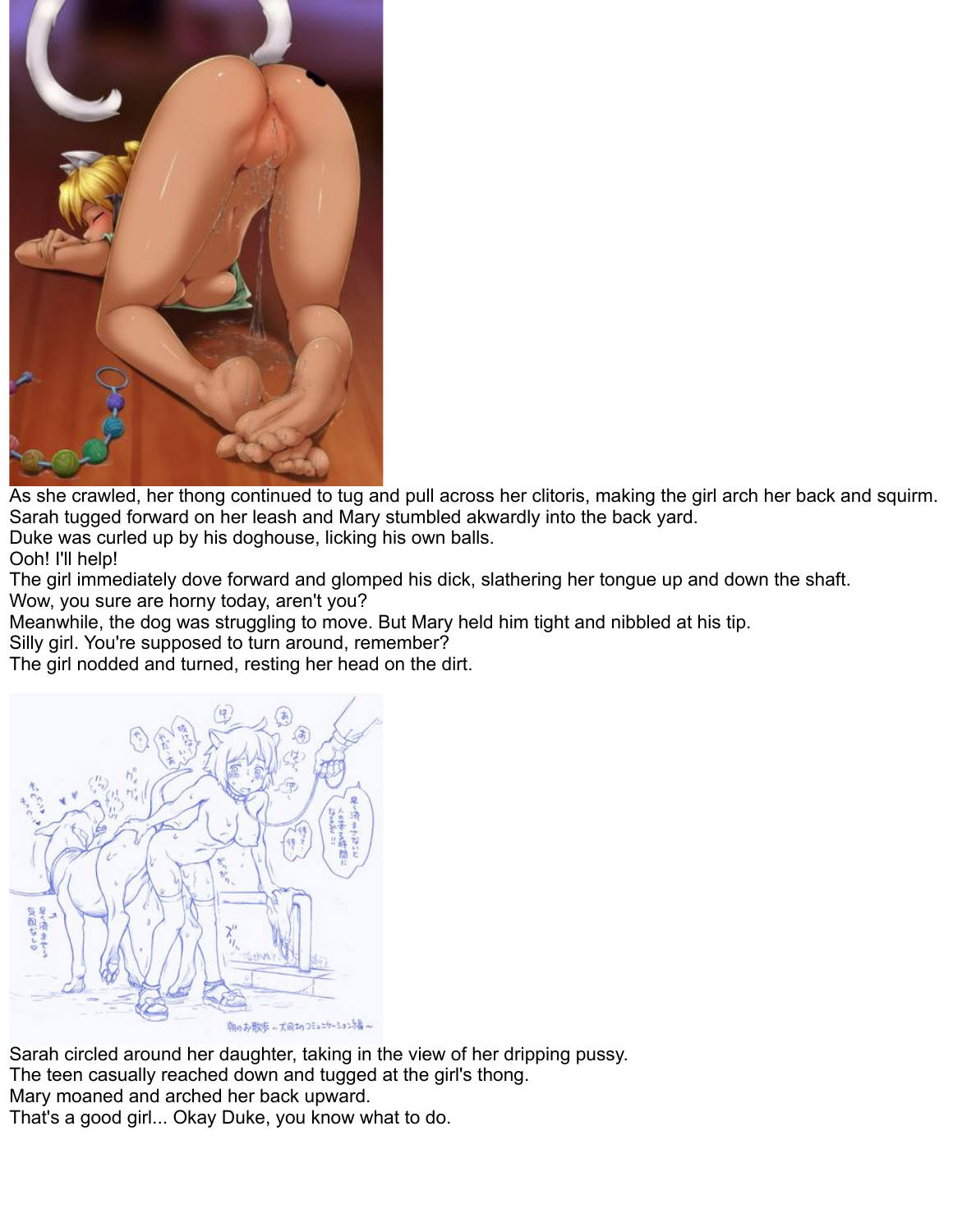

The girl panted happily as the large dog mounted her.

She loved the way his thick cock squeezed hard against the inside of her pussy. Guh!

Mary's tongue hung out as he pushed into her.

She could feel every vein and ripple, every inch sliding into her.

Her nipples stiffened in the warm summer air.

The dog's knot struggled at her enterence.

She wiggled her hips as her pussy-juices trickled down her bare legs.

Big girls like her didn't need dresses and shorts, so her mother threw them out.

She was training for puberty now... And she loved it. She loved the way her pussy tingled all the time. She loved the way Sarah massaged her breasts each night. She loved the way duke fucked her silly. She loved everything. Duke nibbled at the girl's collar.

Sarah patted her horny daughter's head.

Thinking a moment, she clipped Mary's leash to the doghouse. She's all yours, duke.



Finally Mary collapsed, in blissful exhaustion. She rolled onto her back and weakly smiled up at the dog. I love you, duke.

Sarah nodded and walked into the house, closing the door behind her.

I guess I won't need to worry about Duke now. I wonder how long dogs stay in heat, anyway?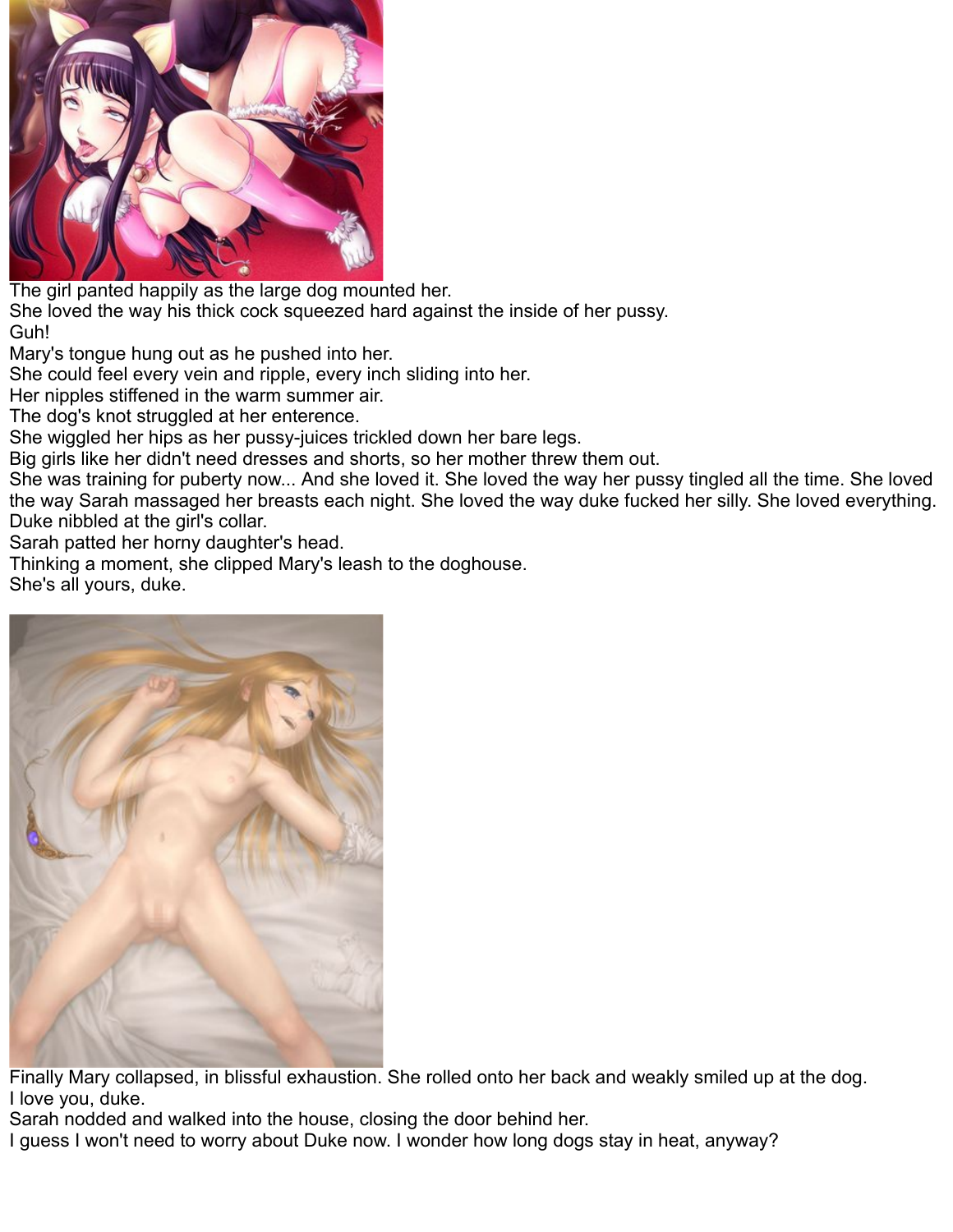

But duke never went out of heat. Every morning Mary would crawl into his doghouse and the large dog would fuck her until she was half delirious.



She would then stumble back into the house, dripping a gallon of jizz across the kitchen floor. Her mother grabbed the mop.

Maybe I trained her a little too well?

She wondered, as she watched her daughter run back outside with a bowl to play "farmer" Mary crawled under the dog and starting milking his cum into the bowl. The girl was insatiable.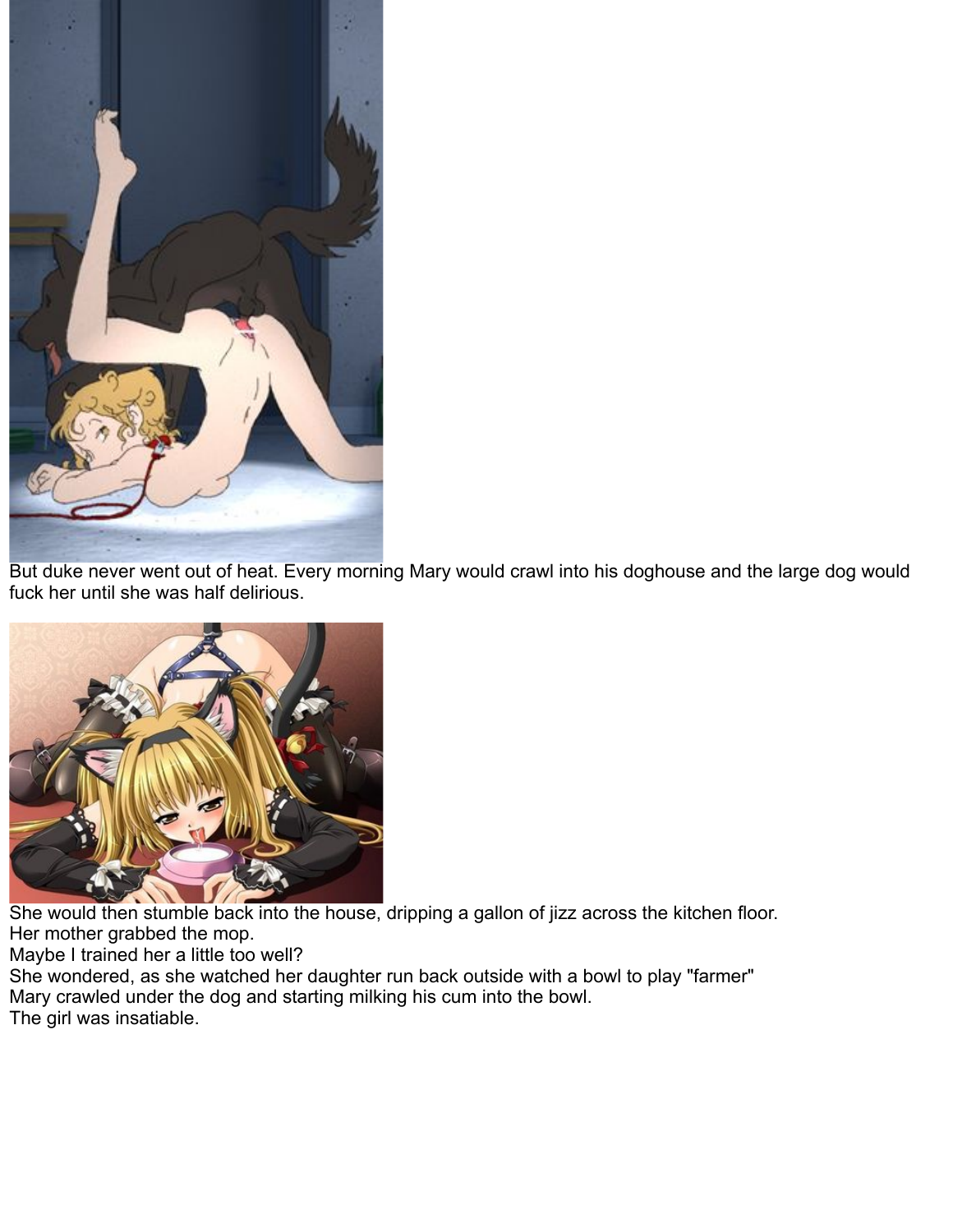

That's enough.

Sarah watched the horny girl for awhile.

"Poor duke" she sighed, and opened the door.

"Um, Mary... Why don't you give him a break? You've been, er... Playing all day."

But the the girl shook her head, "Nuh uh" and dipped her tongue into the bowl. Take a break.

Her mother nervously stepped over and yanked the slimy dish away from her. "Hey!"

"Come inside and get some breakfast, hun"

withdrawal. Horny tantrum.

Mary stood up and stamped her feet, "Aaw! But I want more "milk!"

Dripping with arousal.

Still dripping, the girl rubbed her knees together and fingered herself.

"... And more puberty..." She panted.

Addicted.

Even at the breakfast table, her daughter squirmed in her seat impatiently as her juices dripped down off the seat.

Remedy via sex-toys.

Mother buys her all the sex-toys she wants. Trying to appease the girl's addiction.

Sneak out at night.

Dog whines as Mary grabs him, licks him relentlessly, teases him to until he's painfully hard, forces him inside her.

Dog has learned how to make her cum hard, to get it over with quicker.

Then she sneaks back to her room. Now she can finally sleep.

Sometimes she doesn't bother coming in, and just sleeps outside with him.

I wanna stay out here.

Can i be duke's pet?

Mother relents and lets her pretend to be a dog all the time.